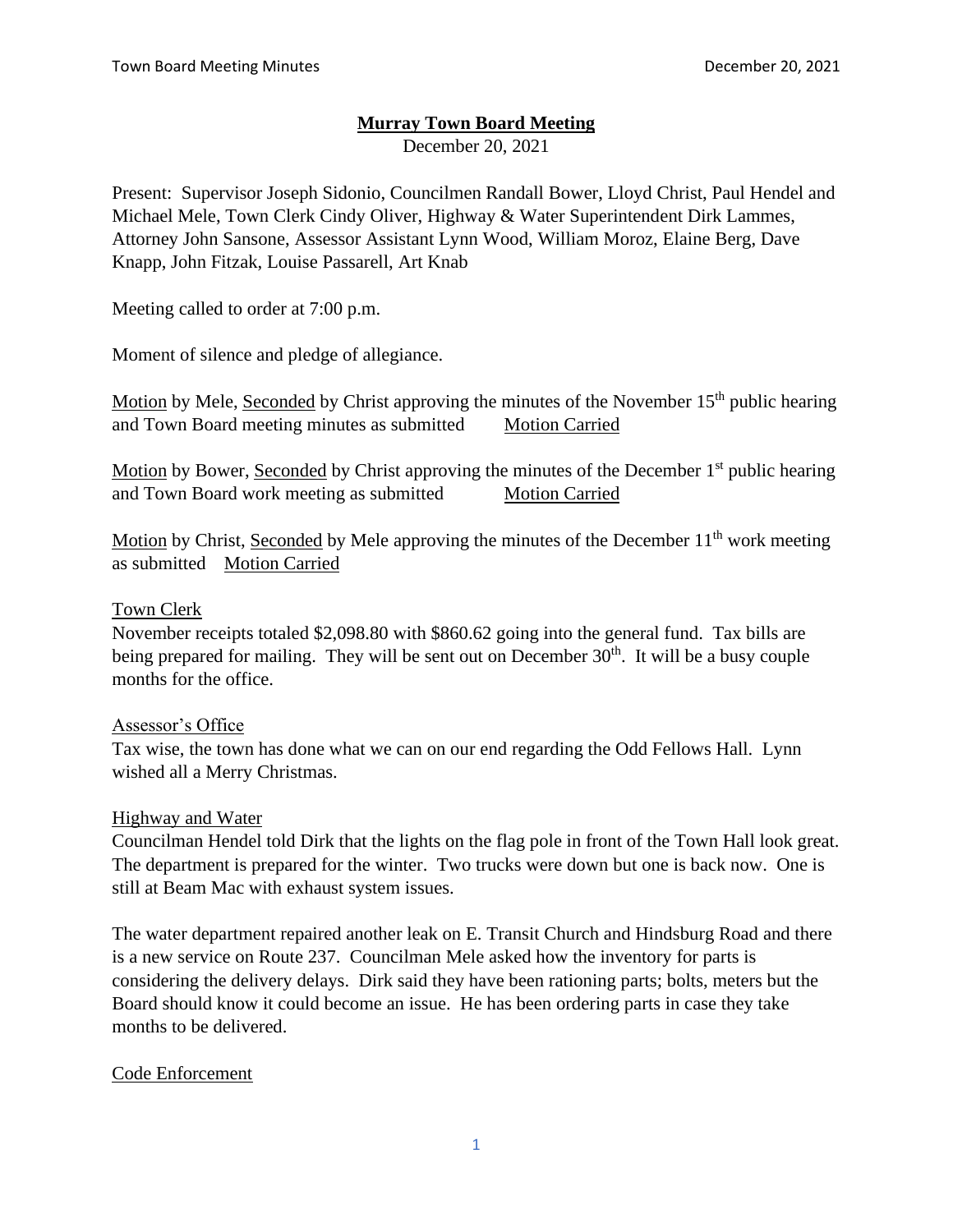A written report was submitted. Five building permits were issued since last meeting. Chad is working with Orleans County Mental Health to rectify a resident's occupancy issue. He is also working with NYS Ag. & Markets to rectify the issue at the corner of N. Main St. Rd. and Lynch Rd.

Motion by Hendel, Seconded by Bower accepting the Code Enforcement report Motion Carried

#### New Business

All reviewed Part II of SEQRA for the Comprehensive Plan.

## STATE ENVIRONMENTAL QUALITY REVIEW ACT RESOLUTION FOR ISSUING A NEGATIVE DECLARATION OF ENVIRONMENTAL SIGNIFICANCE REGARDING THE ADOPTION OF A COMPREHENSIVE PLAN

At a regular meeting of the Murray Town Board held on December 20, 2021, Councilman Paul Hendel moved adoption of the following resolution; Councilman Michael Mele seconded the motion:

WHEREAS, the Murray Town Board (the "Board") has determined that the adoption of The Town of Murray Comprehensive Plan (the "Plan") is a Type I Action pursuant to the State Environmental Quality Review Act ("SEQRA") and that the Murray Town Board is the only involved agency for the SEQRA process; and

WHEREAS, the Murray Town Board caused a Full Environmental Assessment Form to be prepared for assessing the potential environmental impacts that may result from the adoption of the Plan; and,

WHEREAS, the Murray Town Board has reviewed and considered Part 1 of the Full Environmental Assessment Form, public comments and environmental record concerning the Plan, as well as completed the applicable Parts 2 and 3 of the Full Environmental Assessment Form and identified no significant adverse impacts;

NOW, THEREFORE BE IT RESOLVED, that no potential significant adverse environmental impacts were identified with the proposed adoption of the Murray Comprehensive Plan using the criteria for determining significance identified in 6 NYCRR §617.7(c)(2) and (3), and the Murray Town Board hereby finds and concludes that the Proposed Action will not present a potential significant adverse environmental impact and hereby issues a Negative Declaration; and,

BE IT FURTHER RESOLVED, that the Supervisor is directed to sign the Determination of Significance to indicate the issuance of a Negative Declaration; and,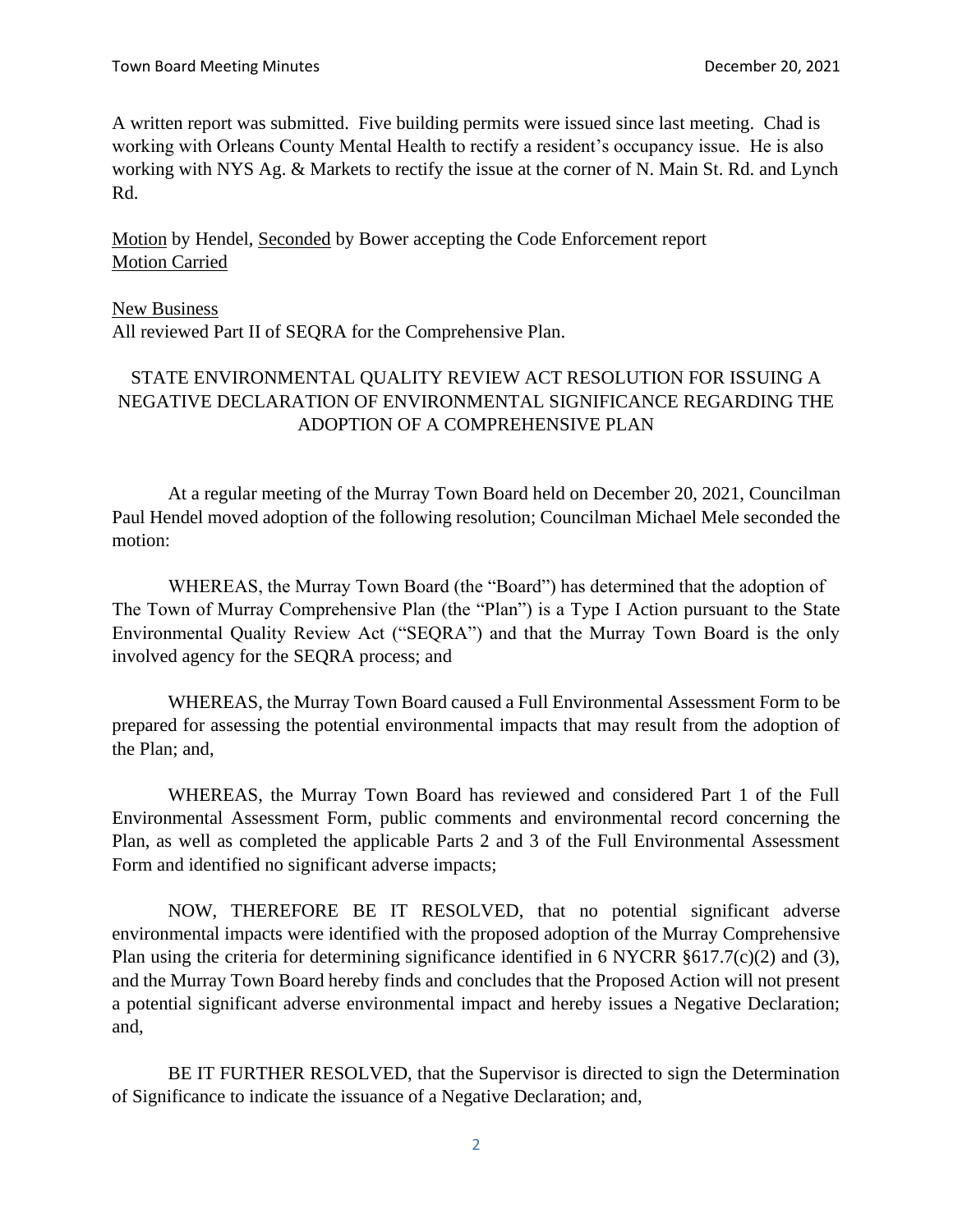BE IT FURTHER RESOLVED, that copies of this Resolution and notice of the Negative Declaration as adopted by the Town Board be filed, published and circulated to the extent required by any applicable ordinance, statute or regulation, including publication in NYSDEC's Environmental Notice Bulletin as well as provided to the Town Engineer, and the Town Clerk.

Upon being put to a vote, the vote was as follows:

| Ayes        | Bower, Christ, Hendel, Mele, Sidonio |
|-------------|--------------------------------------|
| <b>Nays</b> |                                      |

The resolution was thereupon adopted.

## RESOLUTION TO ADOPT THE COMPREHENSIVE PLAN

At a regular meeting of the Murray Town Board held on December 20, 2021, Councilman Randall Bower moved adoption of the following resolution; Councilman Michael Mele seconded the motion:

### WHEREAS:

- 1. The Murray Town Board established an advisory committee to prepare an updated Comprehensive Plan, and the committee worked with LaBella Associates to develop an updated draft Comprehensive Plan; and
- 2. The advisory held a public hearing on the draft updated Comprehensive Plan in the Town of Murray Planning Board for review and comment; and
- 3. The Murray Town Board received the draft Comprehensive Plan on December 14, 2020 and has, after careful study, considered the proposed document entitled Town of Murray Comprehensive Plan; and
- 4. The Murray Town Board has considered comments made by the public and interested agencies at the Public Hearing held on February 8, 2021; and
- 5. The Murray Town Board has previously referred the draft Comprehensive Plan to the Orleans County Department of Planning and Development pursuant to General Municipal Law Section 239m and received comments in response to the referral December 9, 2020; and
- 6. Pursuant to the State Environmental Quality Review Act (SEQRA) regulations, the Murray Town Board, as lead agency, has completed the Environmental Review Record on the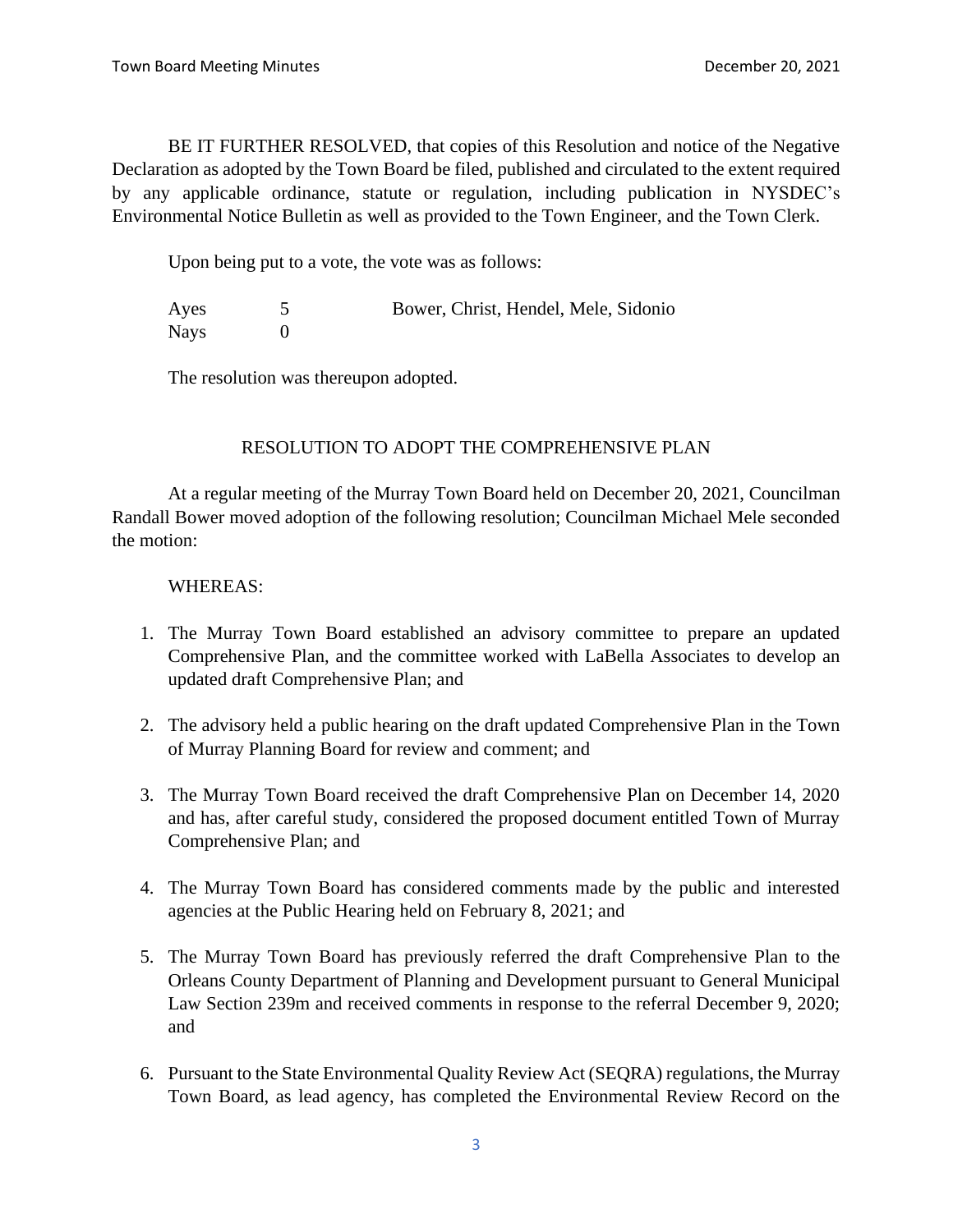proposed adoption and maintenance of said document and issued a Negative Declaration of environmental significance on February 8, 2021; and

- 7. The Murray Town Board acknowledges that the adoption of said Comprehensive Plan is a plan for guiding growth and development in the Town of Murray and, as such, will require periodic maintenance to keep the document viable; and
- 8. The Murray Town Board has carefully considered the impacts associated with the Plan adoption, as well as comments on the draft Comprehensive Plan submitted to the Town Planning Board and the public, and finds that said Plan constitutes a suitable, logical and timely strategy for the future development and preservation of the Town of Murray; and
- 9. The Murray Town Board acknowledges and hereby gives public notice that official copies of the Comprehensive Plan and all modifications thereof shall be on file in the Office of the Murray Town Clerk;

NOW THEREFORE, BE IT RESOLVED, that the document consisting of text, maps and charts entitled Town of Murray Comprehensive Plan, dated November., 2021 is hereby adopted as the Comprehensive Plan for the Town of Murray, Orleans County, New York in accordance with Section 272-a of the New York State Law.

After being put to a vote, the vote was as follows:

Ayes 5 Bower, Christ, Hendel, Mele, Sidonio Nays 0

The resolution was thereupon adopted.

All reviewed Part II of SEQRA for Zoning Law.

# SEQRA NEGATIVE DECLARATION FOR THE REPEAL OF THE TOWN'S ZONING ORDINANCE AND ADOPTION OF THE MURRAY ZONING REGULATIONS AND THE ZONING MAP BY LOCAL LAW

At a regular meeting of the Murray Town Board held on December 20, 2021, Councilman Paul Hendel moved adoption of the following resolution; Councilman Lloyd Christ seconded the motion:

WHEREAS, the Town Board of the Town of Murray ("Town Board") proposes to enact a Local Law to adopt zoning regulations and repeal the existing Zoning Ordinance, including repeal of the existing zoning map and adoption of a new zoning map ("Action"); and,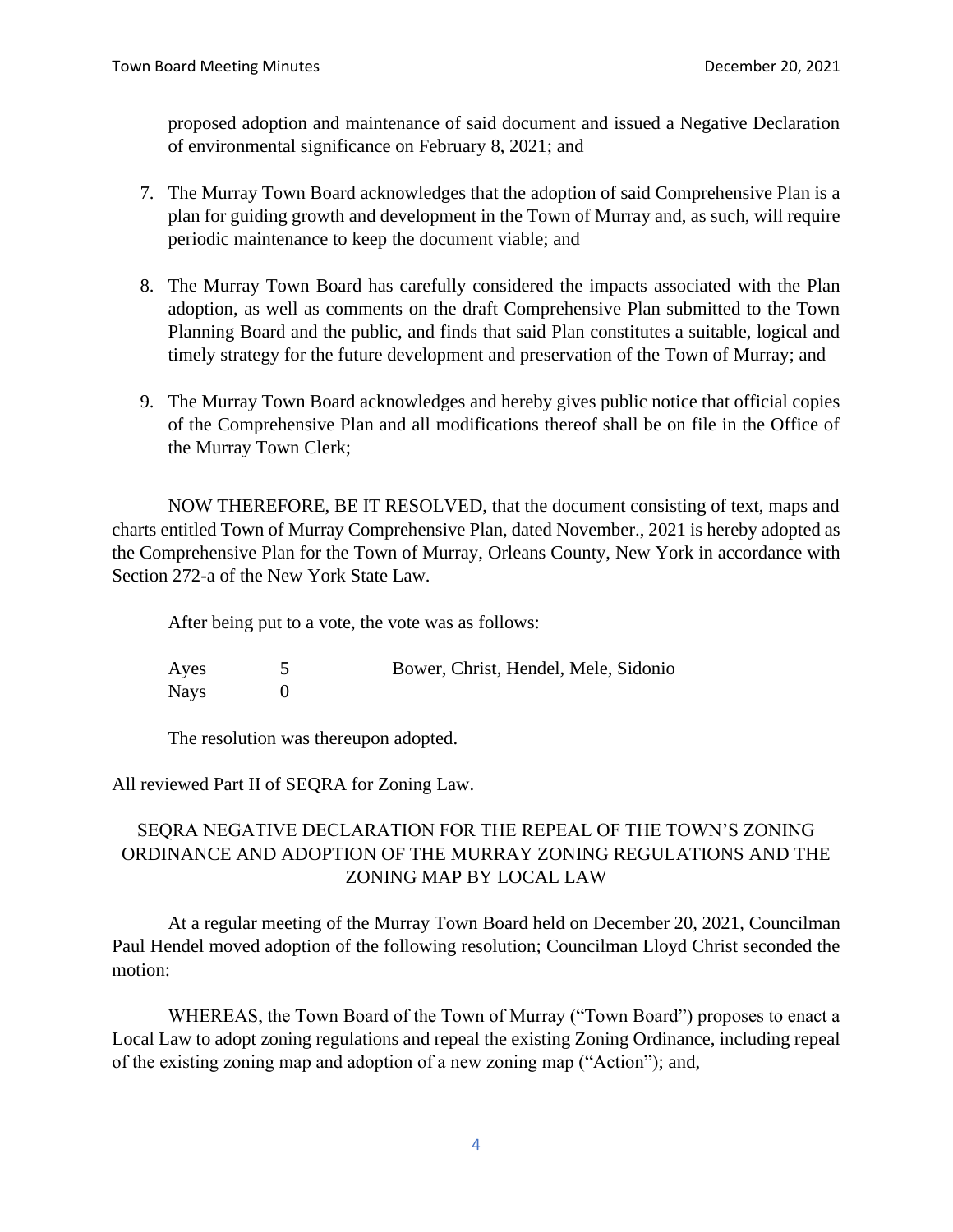WHEREAS, the Town Board considered the recommendations of the Zoning Advisory Committee and the draft zoning text and map prepared by LaBella Associates and the Advisory Committee; and

WHEREAS, the Town Board finds that the Proposed Action is Type I pursuant to the New York State Environmental Quality Review Act ("SEQRA"); and,

WHEREAS, the Town Board is the only Involved Agency; and,

WHEREAS, the Town Board has comprehensively reviewed Part 1 of the Environmental Assessment Form and environmental record concerning the Proposed Action, as well as completed the applicable Parts 2 and 3 of the Environmental Assessment Form;

NOW, THEREFORE BE IT RESOLVED, that as indicated in the attached Negative Declaration of Environmental Significance, using the criteria for determining significance identified in 6 NYCRR  $\S$  617.7(c)(1) and in accordance with 6 NYCRR  $\S$  617.7(c)(2) and (3), no potential significant adverse environmental impacts were identified with this Action, and the Town Board hereby finds and concludes that the Proposed Action will not present a potential significant adverse environmental impact and hereby issues a Negative Declaration for the Proposed Action pursuant to SEQRA; and be it further;

RESOLVED, that the Town Board's adoption of the Negative Declaration has been prepared in accordance with Article 8 of the Environmental Conservation Law of the State of New York and implemented under 6 N.Y.C.R.R. Part 617; and it is further

RESOLVED, that copies of this Resolution and notice of the Negative Declaration as adopted by the Town Board be filed, published and circulated to the extent required by any applicable ordinance, statute or regulation, including publication in NYSDEC's Environmental Notice Bulletin as well as provided to the Town Clerk.

Upon being put to a vote, the vote was as follows:

| Ayes        | Bower, Christ, Hendel, Mele, Sidonio |
|-------------|--------------------------------------|
| <b>Nays</b> |                                      |

The resolution was thereupon adopted.

Supervisor Sidonio asked for a motion to change health care plan from Univera Gold 1 to Independent Health Direct Gold for the 2022 plan year. Brief discussion. Supervisor stated it is a very similar plan to the current plan and saves the town \$9,400 per year. He has discussed it with some of the employees and brought in a consultant. Only Supervisor Sidonio and Councilman Christ are in agreement to change plans.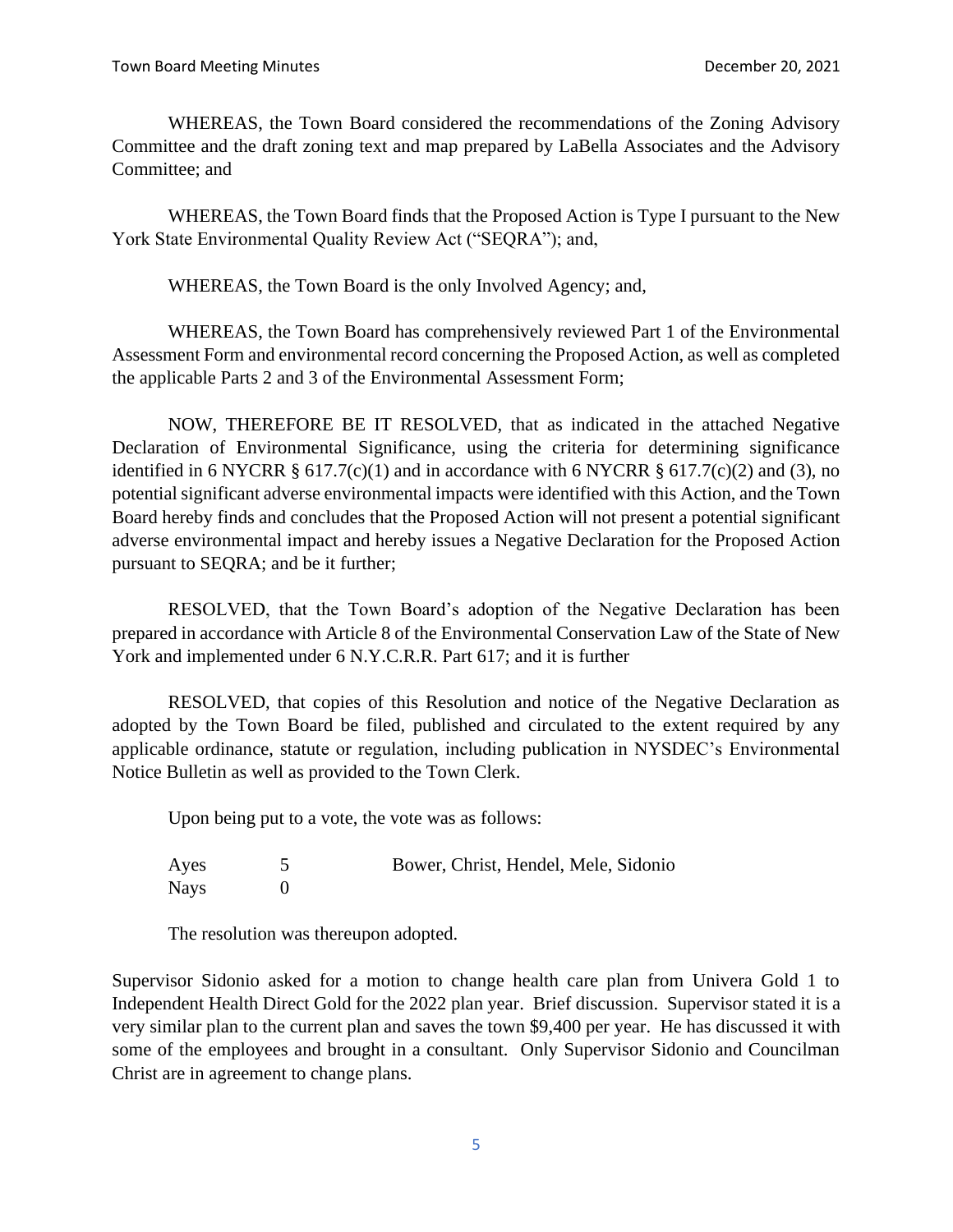Motion by Hendel, Seconded by Bower accepting the resignation of Edward Downey as member and Chairman of the Zoning Board of Appeals effective December 31, 2021 Motion Carried

Motion by Christ, Seconded by accepting the resignation of Chad Fabry as Code Enforcement Officer effective December 31, 2021 Motion Carried

Motion by Bower, Seconded by Hendel appointing Mylynda Kuba as Town of Murray Code Enforcement Officer effective January 1, 2022 through December 31, 2022 with a 6-month probationary period to expire June 30, 2022 Motion Carried

Motion by Hendel, Seconded by Bower approving the reimbursement for an incorrect amount for Health Savings Plan Motion Carried

We received one bid for a 2021 Chevy 6500 plow truck.

## RESOLUTION AUTHORIZING PAYMENT FOR THE PURCHASE OF A CHEVROLET 6500 TRUCK

Councilman Paul Hendel moved adoption of the following resolution; Councilman Michael Mele seconded the motion:

WHEREAS, only one bid was received relative to the purchase of a 2021 Chevrolet 6500 for the Town of Murray Highway Department; and,

WHEREAS, the purchase price is \$76,500.64; and,

NOW, BE IT RESOLVED that the Town of Murray Board approves payment in the amount of \$76,500.64 from DA Highway fund to Dave Hallman Chevrolet.

Upon being put to a roll call vote, the vote was as follows:

| Ayes        | Bower, Christ, Hendel, Mele, Sidonio |
|-------------|--------------------------------------|
| <b>Nays</b> |                                      |

The resolution was thereupon declared adopted.

As Attorney John Sansone's term/appointment expires on December 31, 2021, he is resigning as he no longer has time enough time to devote to the Town. He said it has been his pleasure to serve the Town Board.

Councilman Lloyd Christ moved adoption of the following resolution; Councilman Michael Mele seconded the motion: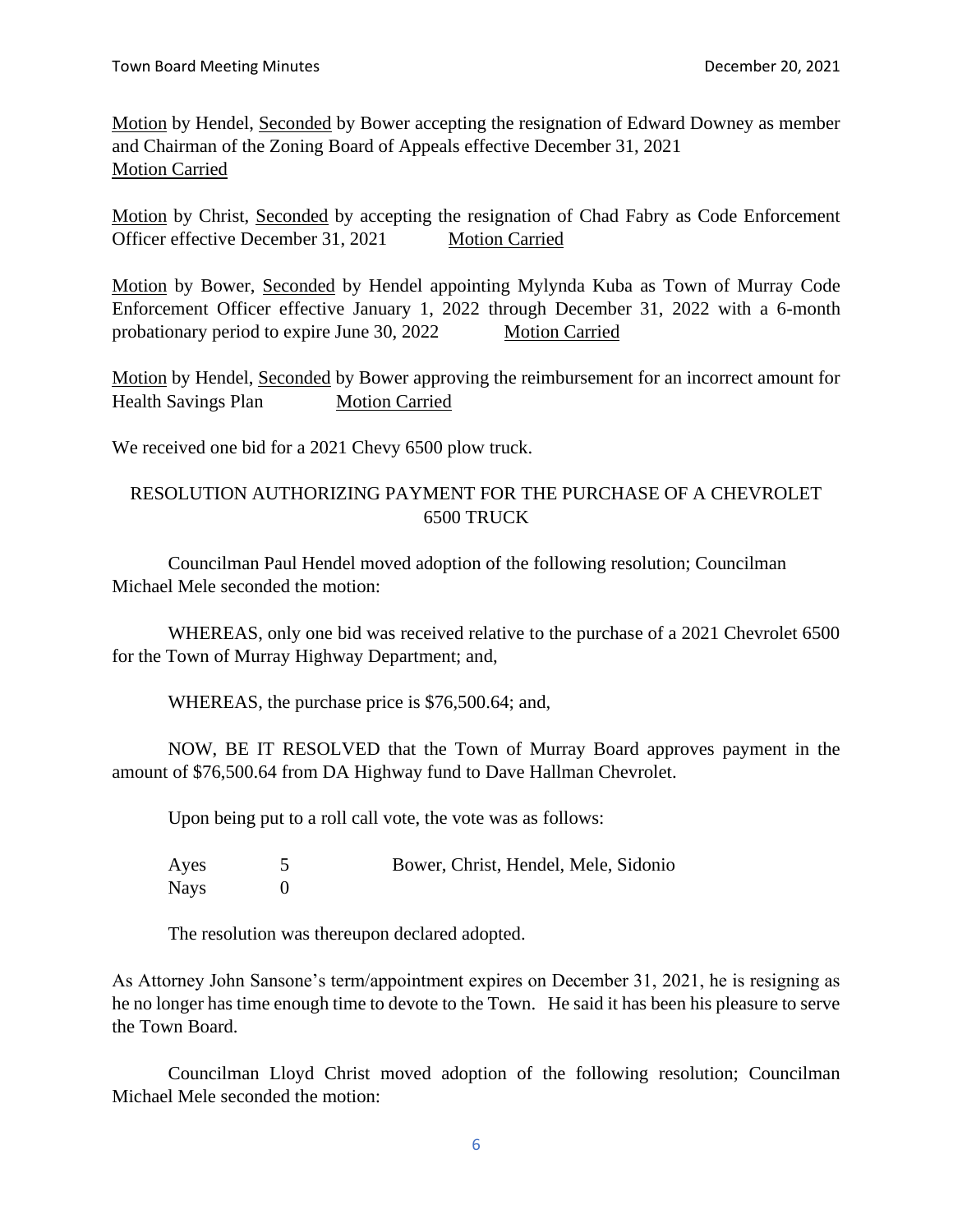RESOLVED, that the Town Board of the Town of Murray hereby appoints the law firm of Underberg and Kessler as Attorney for the Town, excluding services for Planning and Zoning, at a rate of \$1,000 per month, effective January 1, 2022.

Upon being put to a vote, the vote was as follows:

Ayes 5 Bower, Christ, Hendel, Mele, Sidonio Nays 0

The resolution was thereupon adopted.

Councilman Paul Hendel moved adoption of the following resolution; Councilman Michael Mele seconded the motion:

RESOLVED, that the Town Board of the Town of Murray authorizes a 3% pay increase for all Town of Murray non-elected employees beginning January 1, 2022.

After being put to a roll call vote, the vote was as follows:

| Ayes | Bower, Christ, Hendel, Mele, Sidonio |  |  |
|------|--------------------------------------|--|--|
| Nays |                                      |  |  |

The resolution was thereupon adopted.

### Old Business

Regarding Community Action's request for a donation from the Town, we would need an agreement to legally donate. Also given that there are no specifics as to what the funds would be used for, the Town cannot agree to donate. It would be up to Community Action to draw up an agreement. All are in agreement to look into what we can do to help, both as a board and individually.

### Public Comments

Elaine Berg stated that Monroe County was provided with rapid tests for residents. Has the town been notified that Orleans County will be doing the same? The town has not been informed of any rapid tests being given out. Elaine said it is frustrating, especially with our county's high infection rate. Supervisor will contact the health department to check.

Louise Passarell stated that she still has not received an answer to her harassment complaint. It is disappointing considering this is a serious charge. It is also very unfortunate that the town has lost so many good employees over the last two years. She also stated that she is happy that the